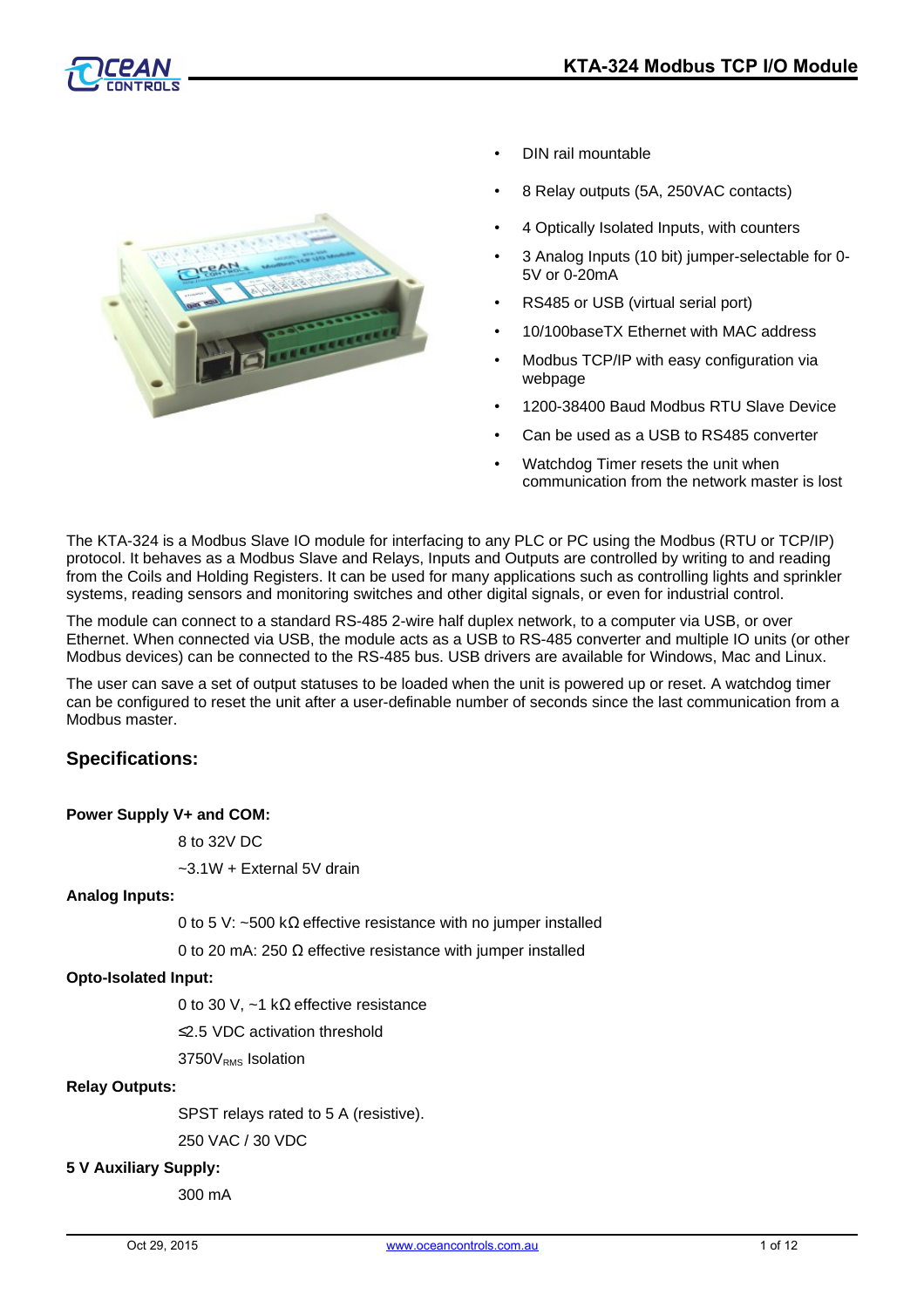

# **Connections:**

| Label                 | <b>Description</b>            |  | Label      | <b>Description</b>                 |
|-----------------------|-------------------------------|--|------------|------------------------------------|
| Dx                    | Opto-Isolated Digital Input x |  | 5VO        | 5V Output for Sensors              |
| <b>COM</b>            | Opto-Isolated Common          |  | V+         | Power Supply Positive Input        |
| <b>AN<sub>x</sub></b> | Analog Input x                |  | <b>GND</b> | Ground                             |
| D+                    | RS485 Data+                   |  | <b>USB</b> | USB B-type connection to PC        |
| D-                    | RS485 Data-                   |  | <b>NO</b>  | <b>Relay Normally Open Contact</b> |
| <b>ETHERNET</b>       | 10/100baseTx Ethernet         |  | C          | <b>Relay Common Contact</b>        |

| Label      | <b>Description</b>                 |
|------------|------------------------------------|
| 5VO        | 5V Output for Sensors              |
| $V +$      | Power Supply Positive Input        |
| <b>GND</b> | Ground                             |
| <b>USB</b> | USB B-type connection to PC        |
| <b>NO</b>  | <b>Relay Normally Open Contact</b> |
| C          | <b>Relay Common Contact</b>        |

## **Table 1 - Connections**

# **Jumper Settings:**

The analog inputs of the KTA-324 can be set for 0-5V or 0-20mA operation. Opening the case and inserting jumper shunts in the positions J1, J2 or J3 will set the analog input to 0-20mA operation. Removing the shunts will set the analog inputs to 0-5V operation. The KTA-324 is equipped with protection on the analog inputs, but excessive voltage or current could damage the microcontroller and should be avoided.

# **Push Buttons:**

Two mechanical push buttons are also provided on the board. The KTA-324 checks on power up if the IP RESET button is being held down. If so it returns the controller to the default serial and IP communications settings.

Pressing the RESET BUTTON puts the unit into bootloader mode, ready for firmware updates.

## **Communicating with the KTA-324:**

By default, the KTA-324 communicates at 9600 8N1 (8 data bits, no parity, 1 stop bit) with the Modbus slave address of 1. These settings can be changed by altering holding registers in the unit.

A computer can connect to the unit via USB. The USB circuit is based on the FTDI FT232 series of convertors and virtual serial port drivers are available from FTDI for Windows, Mac and Linux. Ocean Controls has a range of Windows utilities for communicating to Modbus slave devices, including Modbus View and ISEE Modbus.

The USB circuitry works as a USB to RS-485 converter. A single KTA-324 can be plugged into a computer via USB, and a chain of up to 32 KTA-324 or other RS-485 devices can be connected to the serial bus.

#### **Figure 1 - Connecting multiple controllers with a RS485 network**

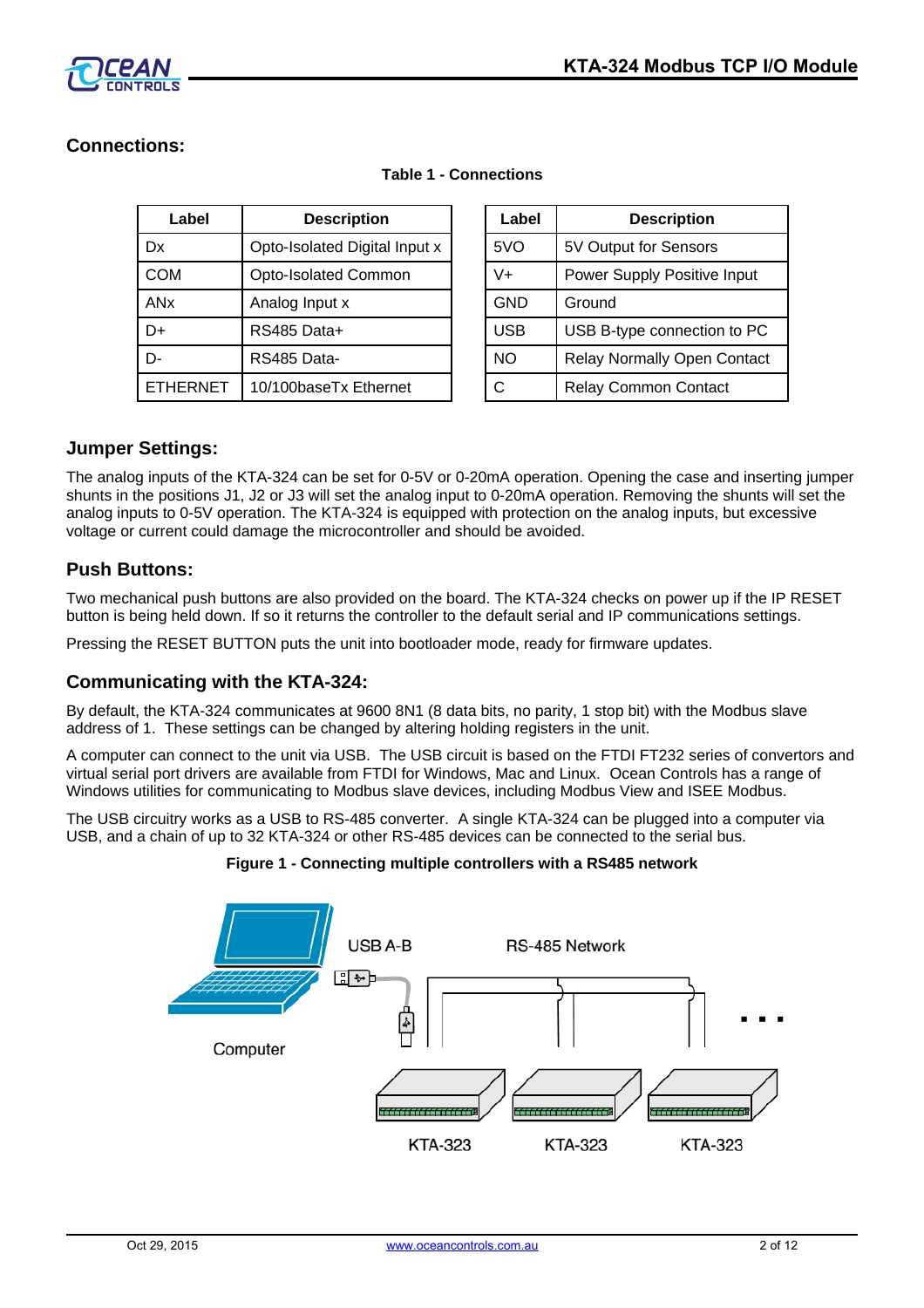

A PLC (or computer with the appropriate convertor) can connect to the unit via 2-wire RS485 serial at the D+ and D- terminals. In the case of a 3-wire network, the signal ground can be connected to any one of the COM terminals.

### **Figure 2 - Connecting multiple controllers with a RS485 network**



The Ethernet ships with the default IP settings:

**IP Address: 192.168.1.100 Subnet Mask: 255.255.255.0 Default Gateway: 192.168.1.1 MAC address: globally unique**

These settings can be changed using the webpage, or by writing to the Modbus Holding Registers. Once these values have been written, they are committed to memory and will be loaded the next time the KTA-324 is reset (or power cycled).

If the unit has unknown communications settings, it can be reset to the default by holding down the IP ADDR RESET button and power cycling the unit (or pressing the RESET BUTTON). This will return the serial to 9600 8N1 (8 data bits, no parity, 1 stop bit), and the Ethernet to the default IP settings.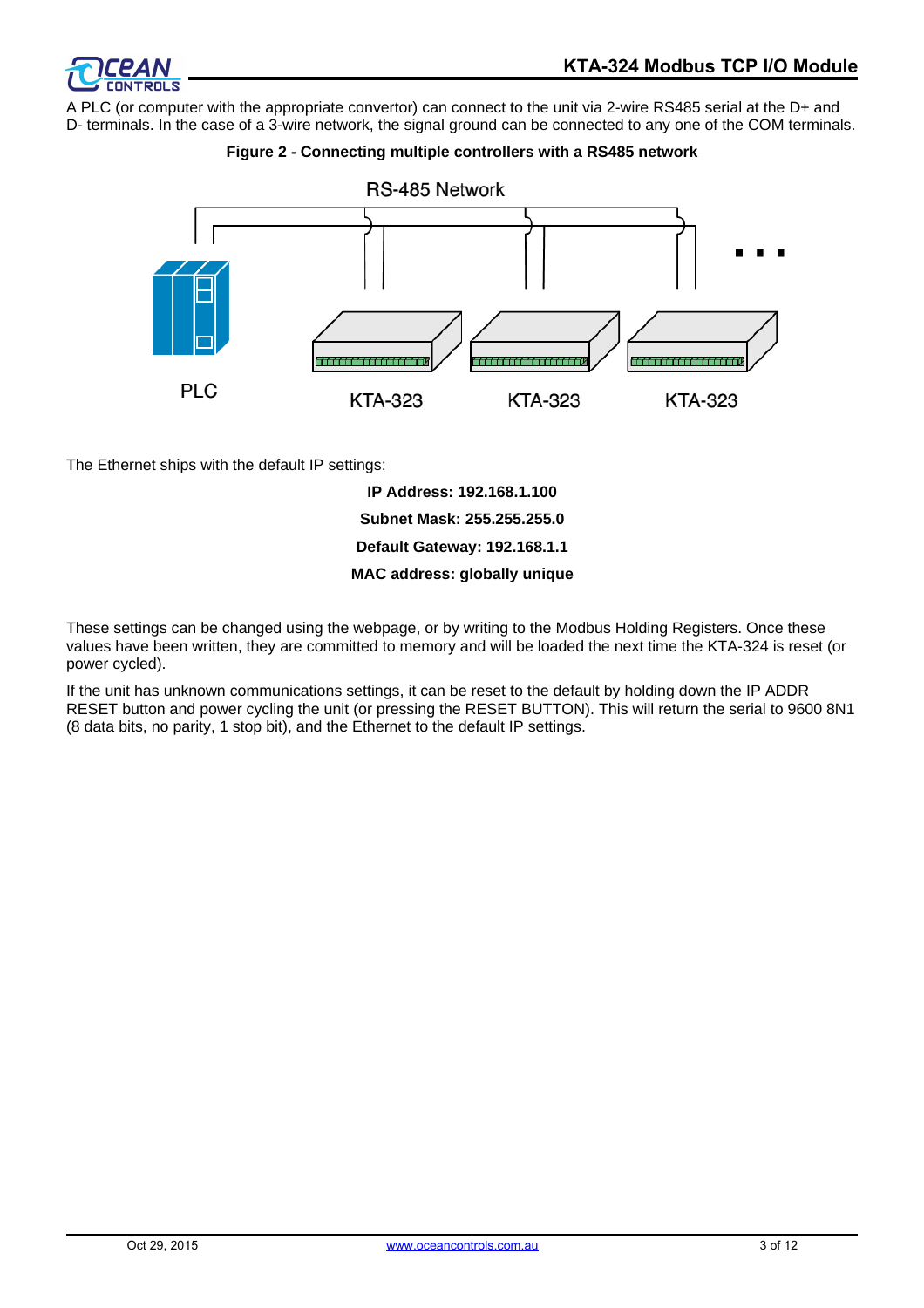פ וחם **Configuration Page:**

| Figure 3 - Web Configuration Page |                                                                                                                                                                                                                                         |              |
|-----------------------------------|-----------------------------------------------------------------------------------------------------------------------------------------------------------------------------------------------------------------------------------------|--------------|
| Firefox <b>*</b>                  |                                                                                                                                                                                                                                         | $-10x$       |
| Ocean Controls :: KTA-324         | ÷                                                                                                                                                                                                                                       |              |
| $\leftarrow$   192.168.1.100      | $\mathcal{P}$<br>$\mathbf{C}$ $\sim$ Ocean Controls<br>$\mathbb{Z} \times G$                                                                                                                                                            | ß-<br>J<br>侖 |
|                                   | <b>Ocean Controls</b>                                                                                                                                                                                                                   |              |
|                                   | KTA-324 Modbus TCP I/O Module                                                                                                                                                                                                           |              |
|                                   | Relays                                                                                                                                                                                                                                  |              |
|                                   | Relay 1: $\heartsuit$ ON $\heartsuit$ OFF<br>Relay 2: $\bigcirc$ ON $\bigcirc$ OFF<br>Relay 3: ○ ON <sup>◎</sup> OFF<br>Relay 4: C ON @ OFF<br>Relay 5: C ON @ OFF<br>Relay 6: C ON @ OFF<br>Relay 7: C ON @ OFF<br>Relay 8: ○ ON © OFF |              |
|                                   | <b>Optically Isolated Inputs</b>                                                                                                                                                                                                        |              |
|                                   | Opto-In 1: OFF<br>Opto-In 2: OFF<br>Opto-In 3: OFF<br>Opto-In 4: OFF                                                                                                                                                                    |              |
|                                   | Analog Inputs                                                                                                                                                                                                                           |              |
|                                   | Analog 1: 467                                                                                                                                                                                                                           |              |
|                                   | Analog 2: 465                                                                                                                                                                                                                           |              |
|                                   | Analog 3: 468                                                                                                                                                                                                                           |              |
|                                   |                                                                                                                                                                                                                                         |              |
|                                   | Submit / Refresh                                                                                                                                                                                                                        |              |
|                                   | MAC Address: 00:04: a3: d3:95:98                                                                                                                                                                                                        |              |
|                                   | 100<br><b>IP Address:</b><br>192<br>168<br>I1                                                                                                                                                                                           |              |
|                                   | 255<br>255<br>255<br>10<br><b>Subnet Mask:</b>                                                                                                                                                                                          |              |
|                                   | Default Gateway: 192<br>168<br>l1<br>l1                                                                                                                                                                                                 |              |
|                                   | Write to Module                                                                                                                                                                                                                         |              |
|                                   |                                                                                                                                                                                                                                         |              |

The KTA-324 also acts as a webserver over Ethernet. Navigating a browser to the IP address of the unit will serve out a configuration page, whereby the IO of the device can be viewed and altered.

Below the IO is a form used to set the IP settings. The IP address, subnet mask, and default gateway can all be changed and written to the unit. The changes will be applied on the next power cycle or reset of the unit. The MAC address is also displayed for convenience.

# **Modbus Registers:**

Modbus is an industrial serial control protocol. A Modbus master (usually a PLC or PC) polls slave devices, asking for their status or commanding them to change an internal parameter. The specification defines coils, holding registers, input statuses, and input registers. Coils represent relays. Input statuses are digital inputs, such as the KTA-324's opto-Isolated inputs. Input registers are 16 bit input values, such as the KTA-324's analog inputs. Holding registers are internal registers of the slave.

To simplify communications some Modbus systems only use coils and holding registers. The KTA-324 replicates the opto-isolated inputs onto coils and the analog inputs onto holding registers to make interfacing to the unit simpler.

The table below shows the mapping of inputs and outputs (and special configuration registers) to holding registers, coils, input statuses and input registers.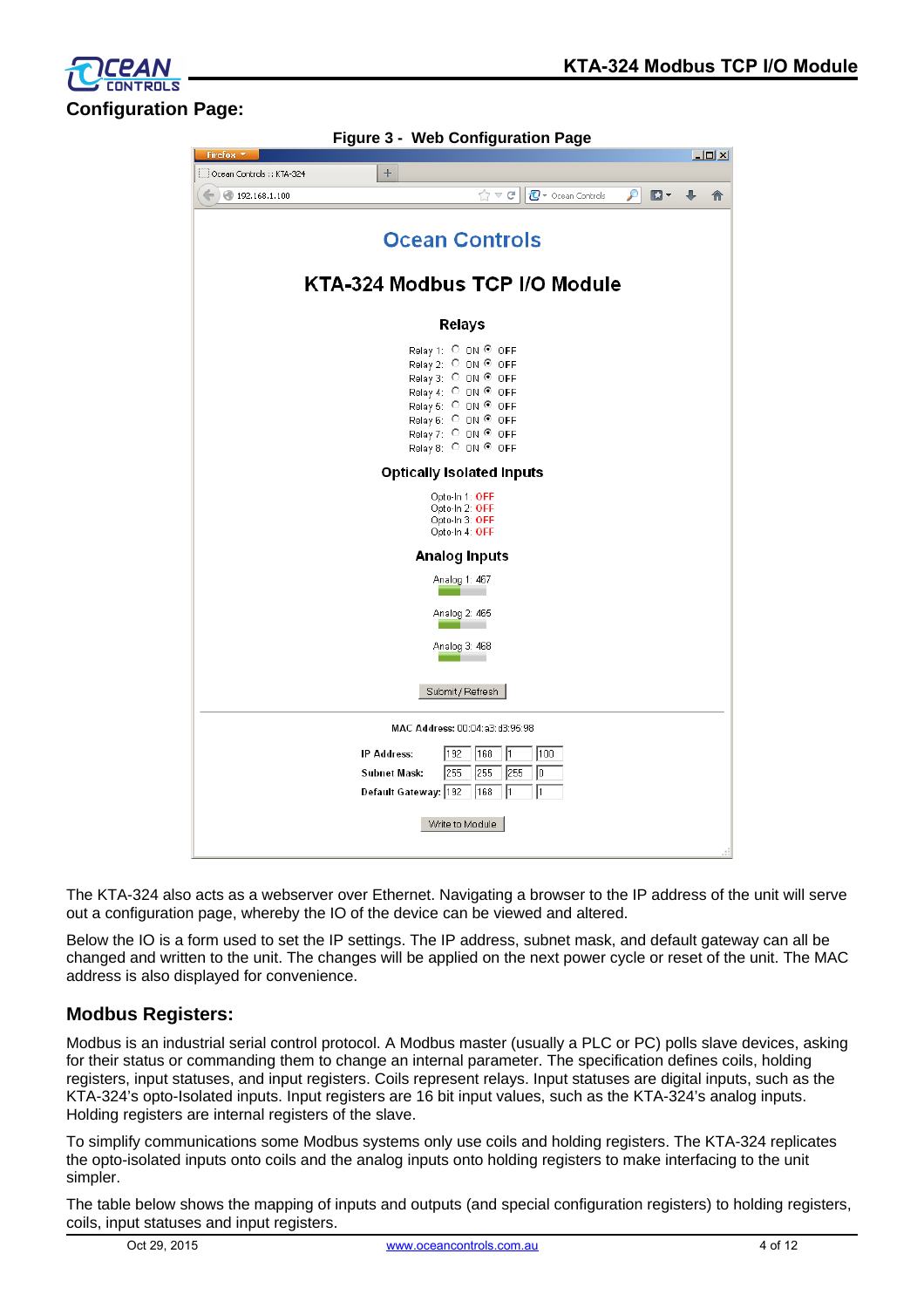

| <b>Holding Register</b> | <b>Function</b>                 |
|-------------------------|---------------------------------|
| 40001                   | Counter <sub>1</sub>            |
| 40002                   | Counter <sub>2</sub>            |
| 40003                   | Counter <sub>3</sub>            |
| 40004                   | Counter 4                       |
| 40005                   | Analog Input 1                  |
| 40006                   | Analog Input 2                  |
| 40007                   | Analog Input 3                  |
| 40008                   | Opto-Isolated Input 1           |
| 40009                   | Opto-Isolated Input 2           |
| 40010                   | Opto-Isolated Input 3           |
| 40011                   | Opto-Isolated Input 4           |
| 40012                   | <b>Watchdog Timer</b>           |
| 40013                   | <b>Modbus RTU Slave Address</b> |
| 40014                   | Serial Baudrate                 |
| 40015                   | <b>Serial Parity</b>            |
| 40016                   | IP Address Octet 1              |
| 40017                   | IP Address Octet 2              |
| 40018                   | <b>IP Address Octet 3</b>       |
| 40019                   | IP Address Octet 4              |
| 40020                   | Subnet Mask Octet 1             |
| 40021                   | Subnet Mask Octet 2             |
| 40022                   | Subnet Mask Octet 3             |
| 40023                   | Subnet Mask Octet 4             |
| 40024                   | Default Gateway Octet 1         |
| 40025                   | Default Gateway Octet 2         |
| 40026                   | Default Gateway Octet 3         |
| 40027                   | Default Gateway Octet 4         |

## **Table 2 - Modbus Function Map**

| <b>Input Register</b> | <b>Function</b> |
|-----------------------|-----------------|
| 30001                 | Analog Input 1  |
| 30002                 | Analog Input 2  |
| 30003                 | Analog Input 3  |

| Coil | <b>Function</b> |
|------|-----------------|
|      | Relay 1         |
| 2    | Relay 2         |
| 3    | Relay 3         |
|      | Relay 4         |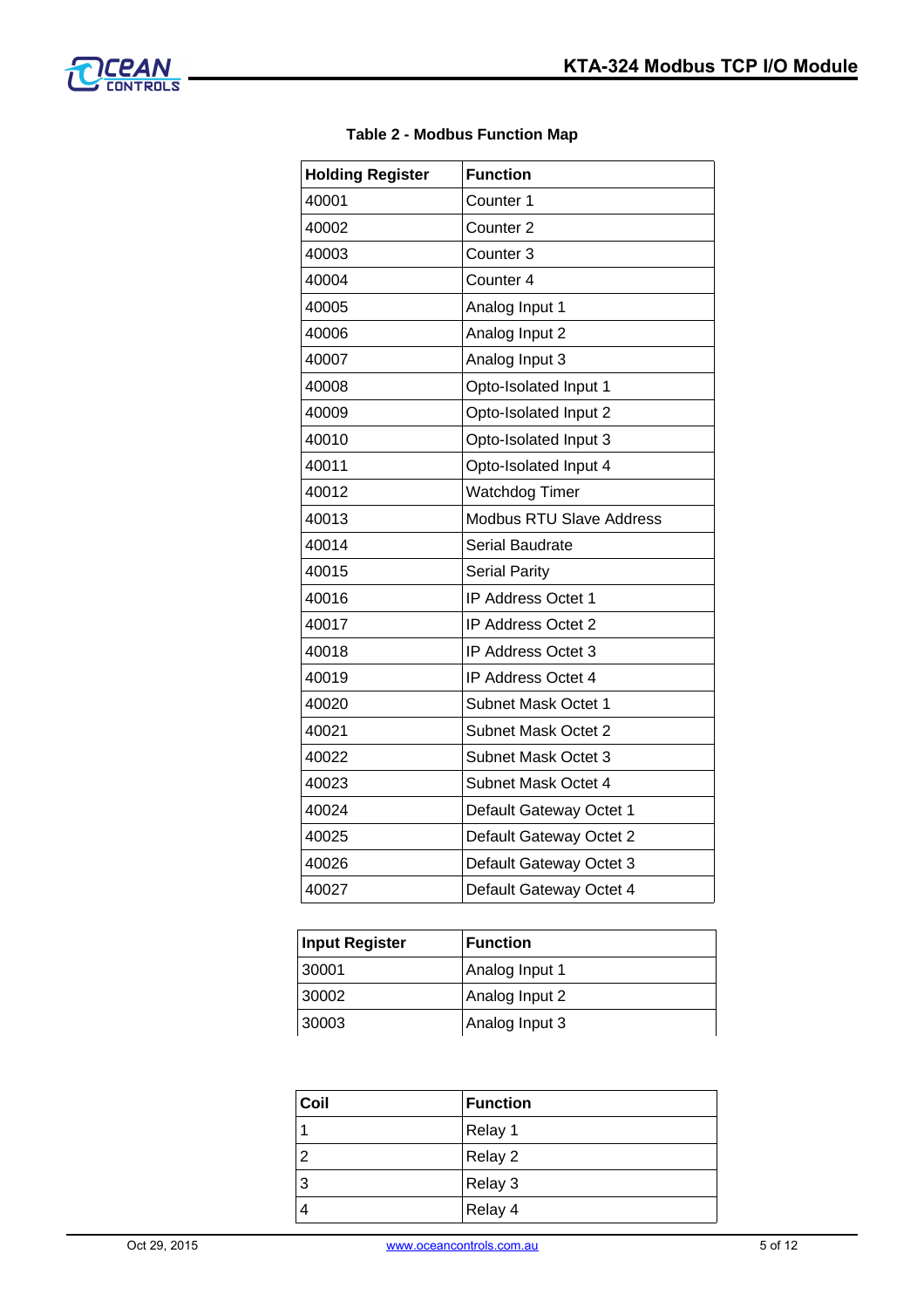

| 5  | Relay 5               |
|----|-----------------------|
| 6  | Relay 6               |
| 7  | Relay 7               |
| 8  | Relay 8               |
| 9  | Opto-Isolated Input 1 |
| 10 | Opto-Isolated Input 2 |
| 11 | Opto-Isolated Input 3 |
| 12 | Opto-Isolated Input 4 |
|    |                       |

| <b>Input Status</b> | <b>Function</b>       |  |
|---------------------|-----------------------|--|
| 10001               | Opto-Isolated Input 1 |  |
| 10002               | Opto-Isolated Input 2 |  |
| 10003               | Opto-Isolated Input 3 |  |
| 10004               | Opto-Isolated Input 4 |  |
|                     |                       |  |

The counter registers increment every time the respective opto-isolated input is activated.

The analog inputs are continuously sampled and presented as input registers and at the holding registers 40005- 40007. The analog converter is 10 bit. 5V (or 20mA) is represented by the value 1024.

The Watchdog Timer defines a length of time in seconds to wait after the last communication from a Modbus master before resetting. A value of 0 disables the timer.

Writing to any of the holding registers between 40013 – 40027 saves the current state of the relays and the counter values to non-volatile memory. It is this state that is loaded when the unit powers up or is reset by the watchdog timer.

The Modbus slave address can be any value from 1 to 247, as per the Modbus specification.

The value in register 40014 sets the serial baudrate and must be one of the values shown in Table 3.

| Register 40014 | <b>Baudrate</b> |
|----------------|-----------------|
| 12             | 1200 baud       |
| 24             | 2400 baud       |
| 48             | 4800 baud       |
| 96             | 9600 baud       |
| 192            | 19200 baud      |
| 384            | 38400 baud      |

## **Table 3 -Baudrate**

The value in register 40015 must be one of the values in Table 4.

#### **Table 4 -Parity**

| <b>Register 40015 Parity</b> |                    |
|------------------------------|--------------------|
| 0                            | No Parity          |
|                              | <b>Odd Parity</b>  |
|                              | <b>Even Parity</b> |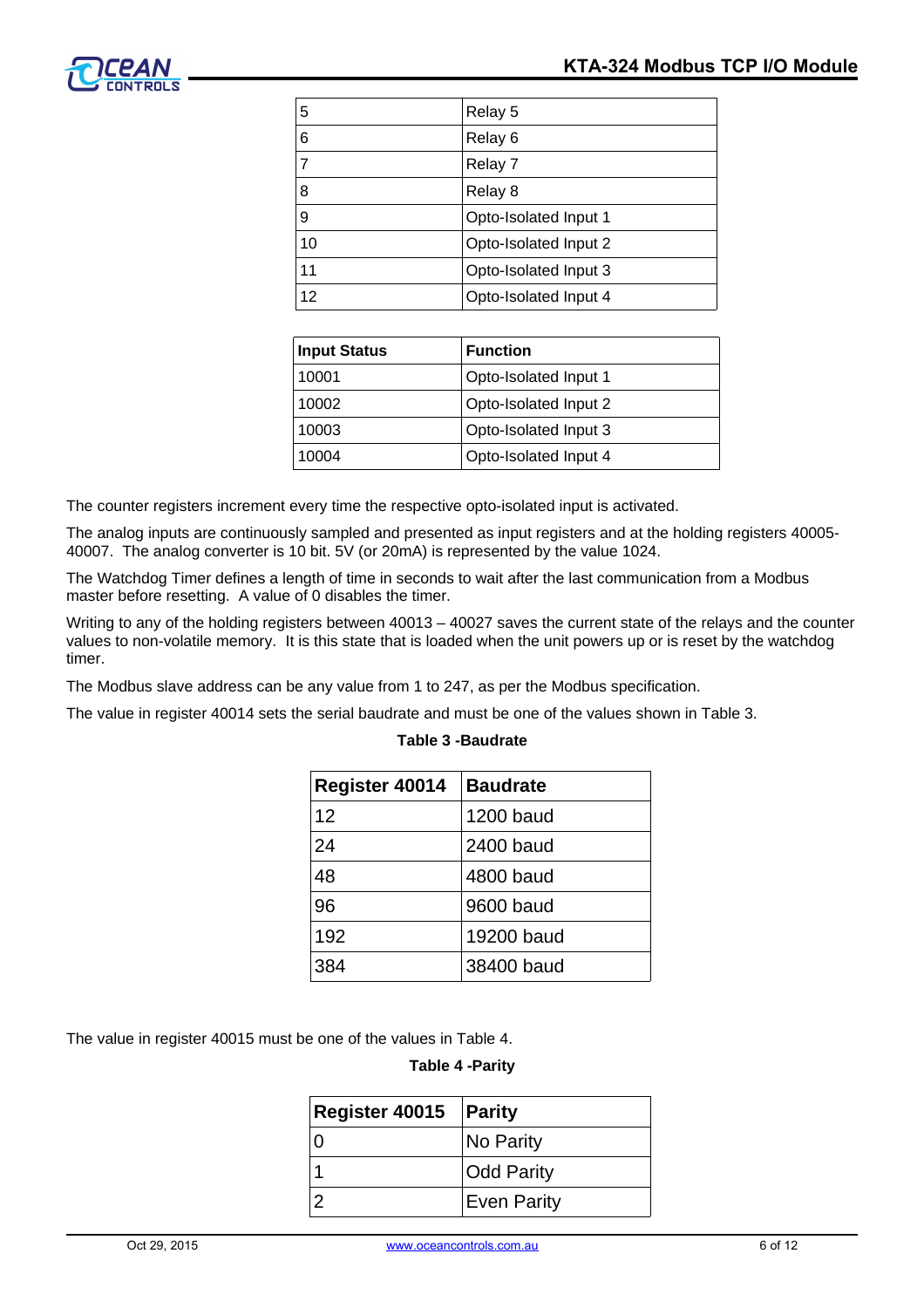

Modbus TCP/IP communicates over port 502. The webserver listens for requests on port 80.

## **Wiring:**

The optically isolated inputs allow for a range of connection possibilities. They are bi-directional, meaning they activate if current is passed in either direction through their inputs. One side of all of the opto-isolated inputs are tied together to the COM terminal. The figures below show how to interface a dry-contact switch, NPN, and PNPtype sensor.



Wiring an NPN-type Sensor

**Figure 6 - Wiring a PNP-type sensor**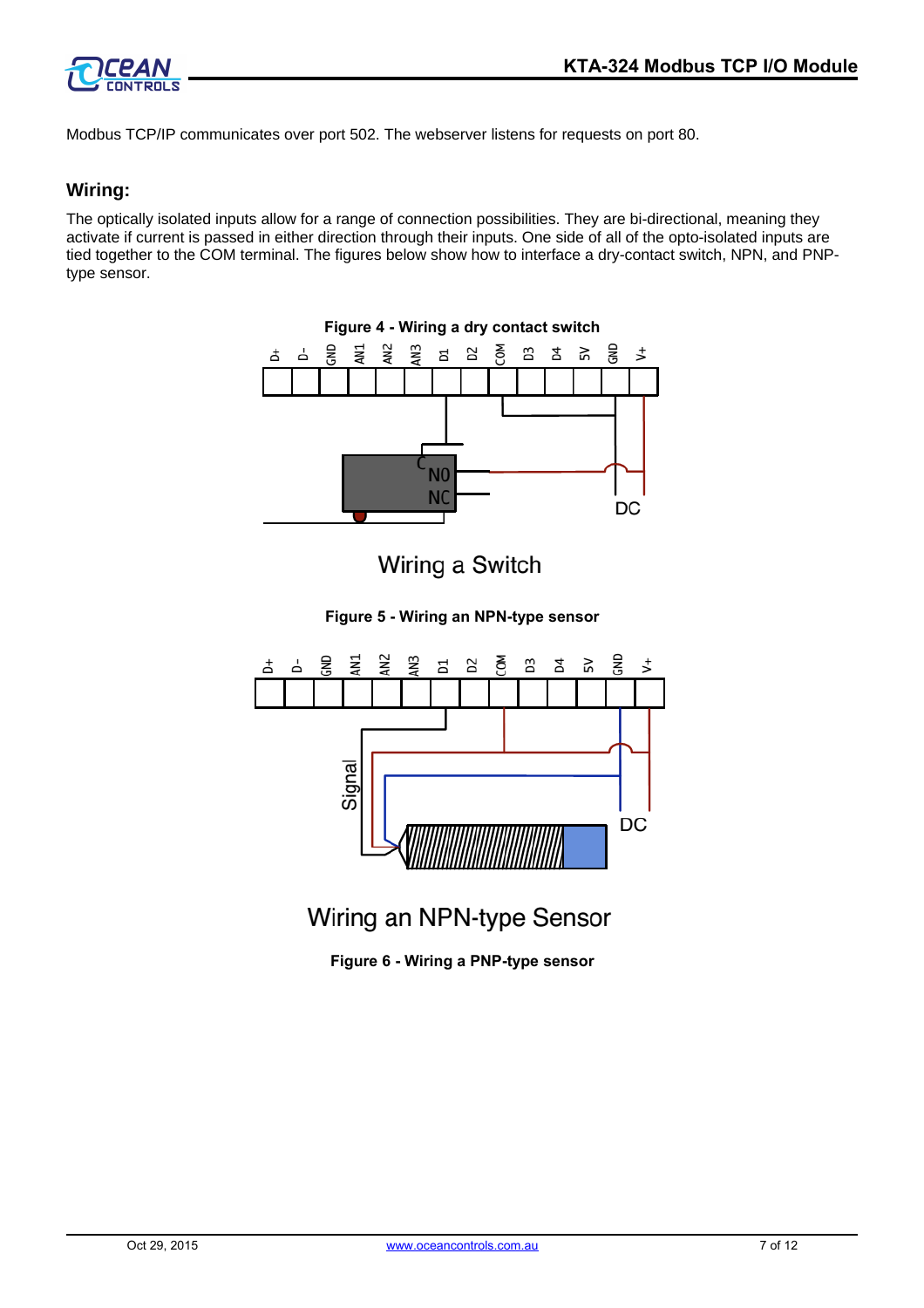



Wiring a PNP-type Sensor

Analog inputs can be wired for 0 to 5 V or 0 to 20 mA signals, depending on the position of the input jumper inside the unit. A regulated 5 VDC output is provided for the convenience of wiring analog sensors like potentiometers.



Wiring a 4-20ma Loop-powered Sensor

# **Wiring Examples: Outputs**

The relay outputs on the KTA-324 can be wired to DC or AC loads.

## **Figure 9 - Wiring a basic DC load**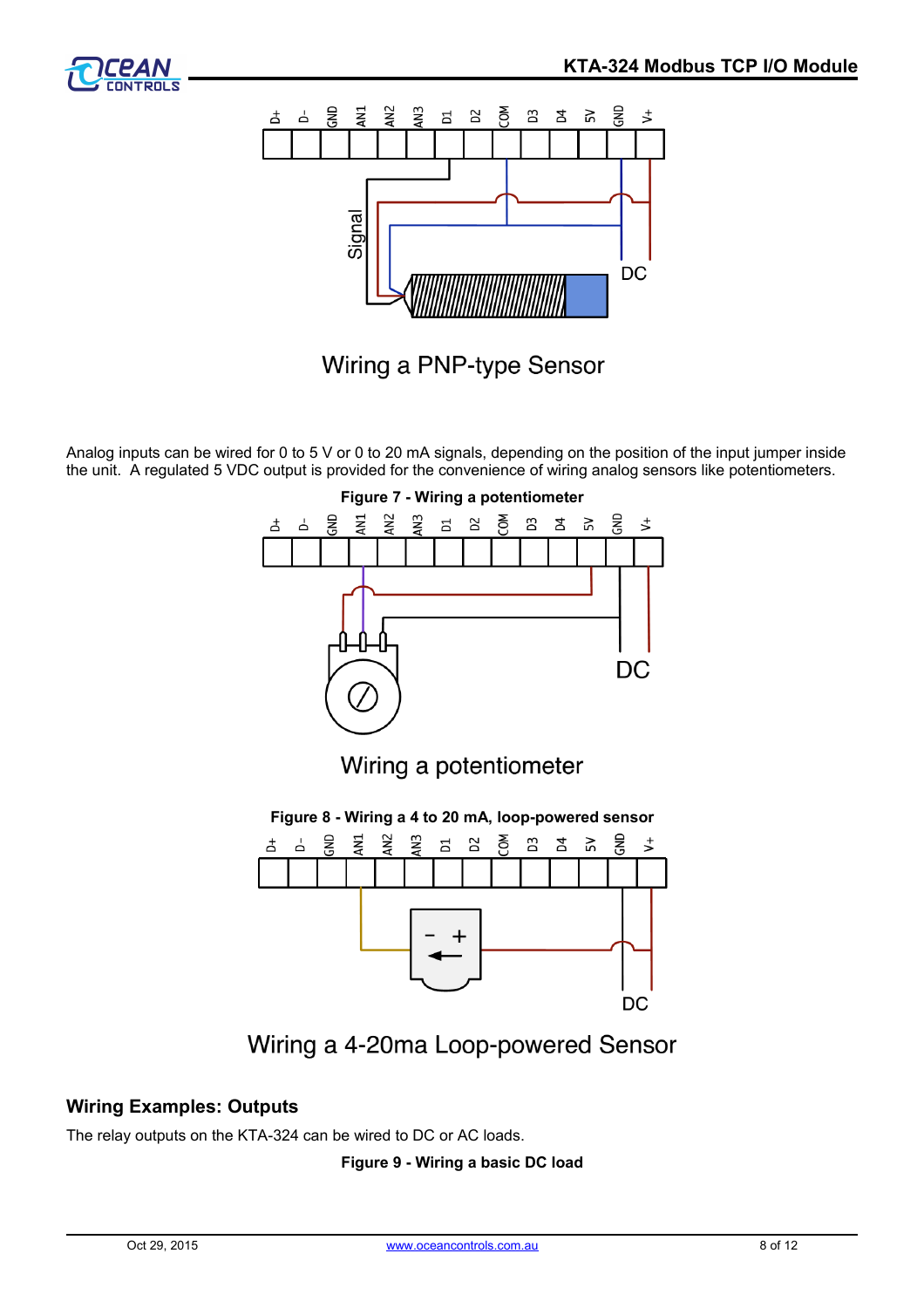



Inductive loads at high currents cause large voltage spikes when turned on or off, and this can disrupt sensitive electronics. For large inductive loads, a snubber is recommended. A DC load can be bypassed with a circulation diode. An AC load requires an RC snubber across the relay contacts or load. Ensure that diodes, resistors and capacitors used for snubbers are correctly rated for the load and voltage being switched.



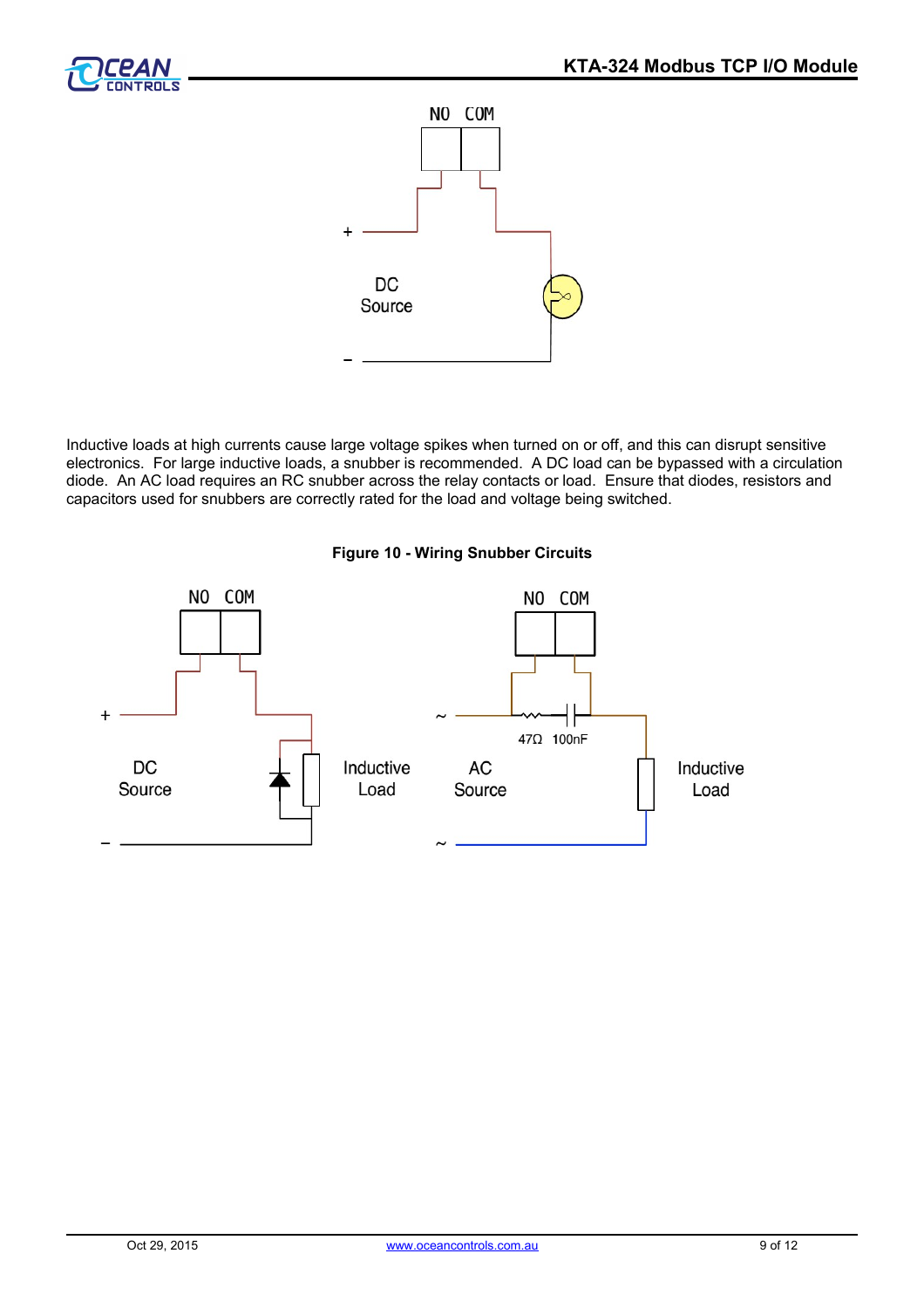

## **CPAN CONTROLS**

## **Hardware Revision History:**

| KTA-324v1: | Prototype       |
|------------|-----------------|
| KTA-324v2: | Initial Release |

# **Firmware Revision History:**

- Firmware v1: Initial Release.
- Firmware v2: Various bug fixes
- Firmware v3: Added serial bootloader, Modbus multible write registers bug fix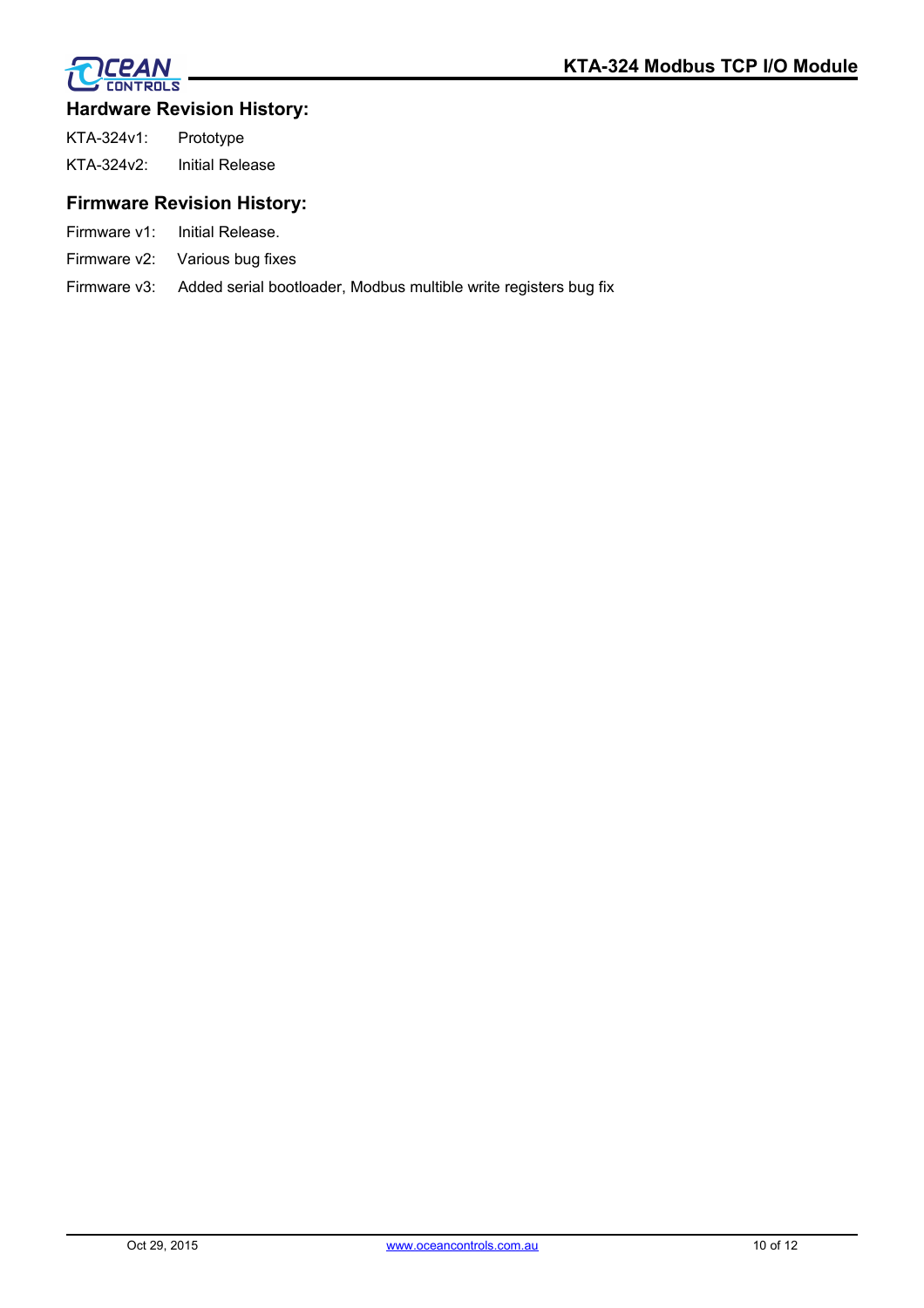$.011$ 



# **VERIFICATION OF CONFORMITY**

**According to FCC Part 15B** 

|                                  |    | Certificate No.: SEM13099591                       |
|----------------------------------|----|----------------------------------------------------|
| <b>Responsible Party's Name:</b> |    | Ocean Controls                                     |
| <b>Address</b>                   | ÷  | Factory 3 / 24 Wise Ave Seaford Victoria Australia |
| Manufacturer                     |    | Ocean Controls                                     |
| <b>Address</b>                   |    | Factory 3 / 24 Wise Ave Seaford Victoria Australia |
| <b>Description of Product</b>    | b. | Modbus TCP I/O Module                              |
| Model No.                        | ÷  | KTA-323, v2                                        |
| <b>Trade Name</b>                | s. | Ocean Controls                                     |
| Report No.                       | ÷. | STR13098329E-3                                     |

#### Compliance With Part 15B of FCC Rules.

This device complies with Part 15 of the FCC Rules. Operation is subject to the following two conditions: (1) This device may not cause harmful interference, and (2) This device must accept any interference received, including interference that may cause undesired operation.

**Responsible Party:** 

**Tested By:** 



Shenzhen SEM.Test Technology Co., Ltd. 1/F, Building A, Hongwei Industrial Park, Liuxian 2nd Road, Bao'an District, Shenzhen, P.R.C.

| Responsible Signature: |  |
|------------------------|--|
|                        |  |

Name / Title:

Issued By: Name / Title: Jandy Manager Date of Issue: Nov

Date:

The Certification of Verification shows that the tested sample technically compliances with the FCC Part 15. The certification applies to the tested sample above mentioned only and should not implied an assessment of the whole.

78

Tel.: +86-755-33663308 Fax.: +86-755-33663309

E-mail: sem@semtest.com.cn

KOX

Website: www.semtest.com.cn

761

ľδ